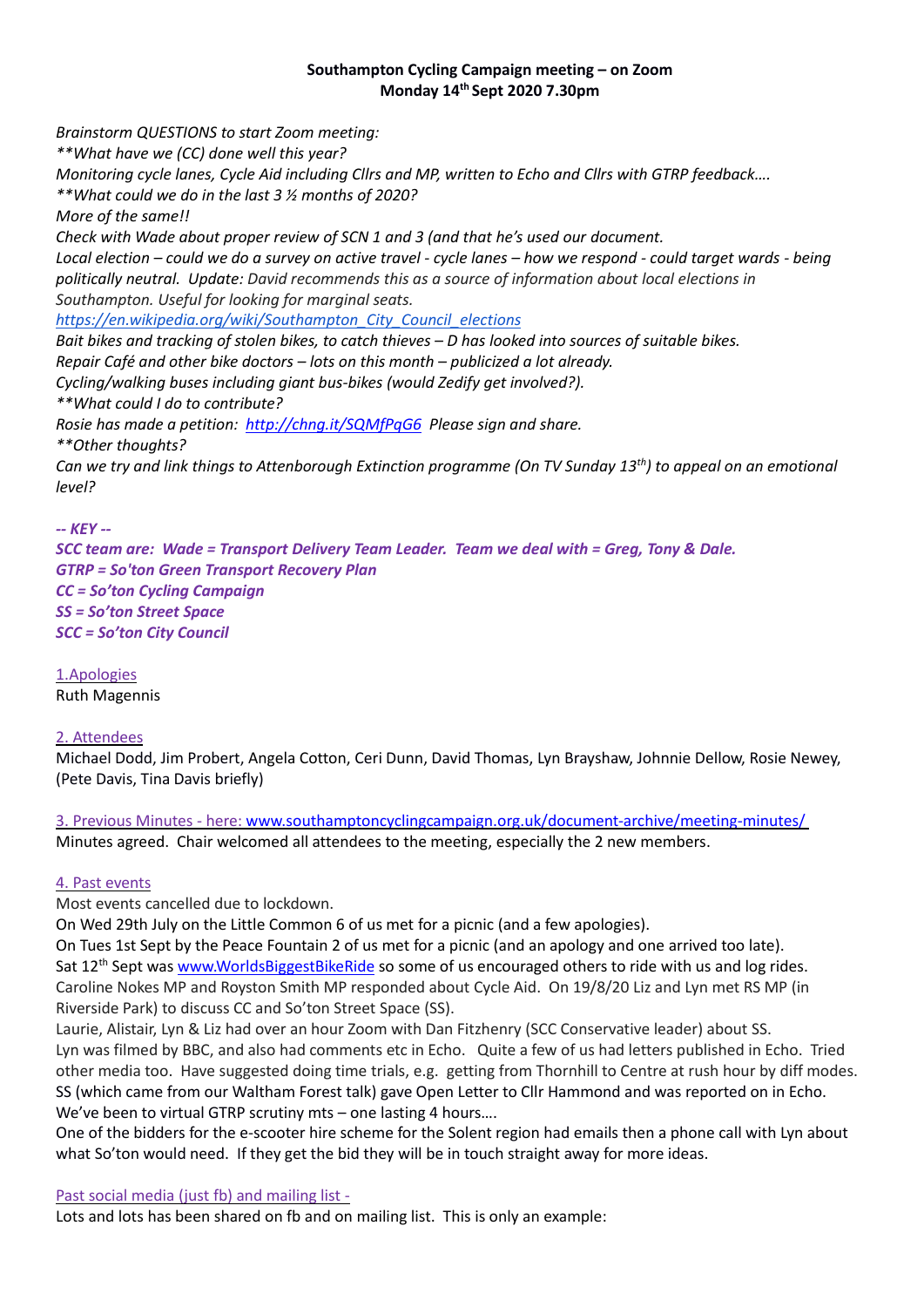# Cycle September – with prizes!

[www.lovetoride.net/southampton?fb\\_share=invite\\_friend&fbclid=IwAR01wVIAIjXv9N4rk1OjzUW1wq1ymwNGt5n6eX](http://www.lovetoride.net/southampton?fb_share=invite_friend&fbclid=IwAR01wVIAIjXv9N4rk1OjzUW1wq1ymwNGt5n6eXb6xR2mukGRmQaIBA6vHMg) [b6xR2mukGRmQaIBA6vHMg](http://www.lovetoride.net/southampton?fb_share=invite_friend&fbclid=IwAR01wVIAIjXv9N4rk1OjzUW1wq1ymwNGt5n6eXb6xR2mukGRmQaIBA6vHMg)

Survey to help HCC understand the good and the bad of active travel in Hampshire - closes 21st Sept [https://hampshirecc.researchfeedback.net/s.asp?k=159769569569](https://hampshirecc.researchfeedback.net/s.asp?k=159769569569&fbclid=IwAR1N97P9UEks33tCJOH0e4V6cMKGoCcKPInwXWc73KYfuBSEioRnzcEsJYs) Discussed that worth filling in even if live in So'ton.

Stats: infograms etc posted on fb, lots of data now on<https://transport.southampton.gov.uk/> Cycle repairs: publicised lots of free ones this month: [http://transitionsouthampton.org/](https://l.facebook.com/l.php?u=http%3A%2F%2Ftransitionsouthampton.org%2F%3Ffbclid%3DIwAR01wVIAIjXv9N4rk1OjzUW1wq1ymwNGt5n6eXb6xR2mukGRmQaIBA6vHMg&h=AT0BV5C8D8h3-m4cUjssOHM9GlvvuXdj4H9QuJUiUZk1TKvgXer3cn9261wgF1Q684Ag7IwuMqdEIy70yc28BYLdvrex_HCXuma9He2mqCvPeuDLWggh_Sjpnr_RKCq9AMni&__tn__=-UK-R&c%5b0%5d=AT2dK8mIkB_tMm68F9ghqOz3M1ZWKh1sTF5M1LqySjVJ8EC3lQI8OOOnQLc2W5oc0ShQw1YFyJIRtfe05Lrz7Z6X-yP-y73NEg-WSxg0cjT8WcouF3PlxKMCH1wi83tHPfmWjbJn3fYQxOopNgvMyHhQ1ja8IN8QOAPiqzGUkChK-z5XwKWOj04B3hiMhY4) [https://southamp](https://southamptonbikekitchen.wordpress.com/)[tonbikekitchen.wordpress.com/](https://southamptonbikekitchen.wordpress.com/) [https://hubcycleworks.co.uk/contact-us-2/](https://hubcycleworks.co.uk/contact-us-2/?fbclid=IwAR01wVIAIjXv9N4rk1OjzUW1wq1ymwNGt5n6eXb6xR2mukGRmQaIBA6vHMg) [myjourneyhampshire.com/events](https://l.facebook.com/l.php?u=http%3A%2F%2Fmyjourneyhampshire.com%2Fevents%3Ffbclid%3DIwAR01wVIAIjXv9N4rk1OjzUW1wq1ymwNGt5n6eXb6xR2mukGRmQaIBA6vHMg&h=AT1yS0WnTUQNDRyLSpavqHsPKb5XCzlfv7iVGoRTBUW9tkTs1p6_6-lGZoopW4fDKBNhL8oAi3dK5uwec5DIrEuPwozVPBD-AswA3FjQvT16PIJw_-H3cyuXE1qNJRdMNU1k&__tn__=-UK-R&c%5b0%5d=AT2dK8mIkB_tMm68F9ghqOz3M1ZWKh1sTF5M1LqySjVJ8EC3lQI8OOOnQLc2W5oc0ShQw1YFyJIRtfe05Lrz7Z6X-yP-y73NEg-WSxg0cjT8WcouF3PlxKMCH1wi83tHPfmWjbJn3fYQxOopNgvMyHhQ1ja8IN8QOAPiqzGUkChK-z5XwKWOj04B3hiMhY4) and [http://www.montys.org.uk/bike-hub/4594895028](http://www.montys.org.uk/bike-hub/4594895028?fbclid=IwAR01wVIAIjXv9N4rk1OjzUW1wq1ymwNGt5n6eXb6xR2mukGRmQaIBA6vHMg)

Pumped Up: Cycling UK scheme – sign up if you want.

Sped up junction demonstrating how it looks like there are hardly any bikes, but there are! This stretch in Copenhagen conveys 8 times as many people on bikes compared to cars- still it's mostly cars we see. [https://twitter.com/urbanthoughts11/status/1063171575070056449?fbclid=IwAR01wVIAIjXv9N4rk1OjzUW1wq1ymw](https://twitter.com/urbanthoughts11/status/1063171575070056449?fbclid=IwAR01wVIAIjXv9N4rk1OjzUW1wq1ymwNGt5n6eXb6xR2mukGRmQaIBA6vHMg) [NGt5n6eXb6xR2mukGRmQaIBA6vHMg](https://twitter.com/urbanthoughts11/status/1063171575070056449?fbclid=IwAR01wVIAIjXv9N4rk1OjzUW1wq1ymwNGt5n6eXb6xR2mukGRmQaIBA6vHMg)

## 5. Future events

Future stalls Most events have been cancelled. GTRP questions at Full Council on 16/9/20 -some of us will listen in.

#### Future rides

Stephen, Johnnie, Lyn and Ruth are discussing rides – rules might change with today's "group of 6" rule. [Next Campaign ride – usually 10am on 3<sup>rd</sup> Sunday.<https://www.southamptoncyclingcampaign.org.uk/rides/>

# Future meetings (always 2<sup>nd</sup> Mon except Aug)

Usual meeting Mon 12<sup>th</sup> Oct, on Zoom as we agree that our usual room isn't spacious enough to use for a while yet. [If you are late, please knock on window (to right of door, last window on that side).]

## Future meetings/events

Monthly Critical Mass rides may or may not start agai[n www.facebook.com/criticalmasssoton/](https://www.facebook.com/criticalmasssoton/) Next Cycle Forum – tbc – go as individuals or member of other group, so meeting is not dominated by us.

## 6. Working groups - location then non-location. SCN = Southampton Cycle Network, NCN = National Cycle Network.

"Lessons to learn" doc for SCN 1,3,5 given to Wade after April mt (The Avenue, Bursledon Rd, Millbrook Rd) – has Wade's team had time to look at it? Seen one sign been removed but lots still not yet acted on. The team have been very busy with Covid GTRP etc….

--- SCN1 Western Approach - Jon Bingham (Co-ordinator), John, Pete, Tina, Hugh, Liz, Colin, Jim.

- --- SCN1 Central Railway Bridge Stephen E (C), Jim, Hugh, Su.
- --- SCN1 Central Station South Forecourt Johnnie (C), Lyn, Lindsi, Liz, (Cara), Colin.
- --- SCN2 Bitterne Road East/Thornhill Park Rd Eric (C) Lyn, Lindsi, Johnnie, Steve S.
- --- SCN3 Bursledon Rd A3024 Steve S (C) Eric, Lyn, Liz.

Some bits going in now – in Northam.

--- SCN5 The Avenue/Lover's Walk – Lyn (C), Ceri, Johnnie, Colin, Hugh, Pete, Tina, Stephen E, Simon, Chris, Andre. Pete and Tina asked Wade if there could be signs for a cycle route to the hospital down Birch Rd and improving the link from Hadrian Way to the golf club.

- --- SCN5 Portsmouth Rd Johnnie (C) Martin, Lindsi, Steve S.
- --- SCN6 Portswood/Swaythling/Stoneham Lane Angela (C), Johnnie, Lyn, Liz, Ceri, Simon.
- --- SCN7 Bitterne Triangle Eleanor (C) Lindsi, Lyn, Angela, Liz. Jon B.

Is there going to be a second phase? Eleanor to ask Greg.

- --- SCN8 Salisbury Rd Pete & Tina (C), Lindsi, Stephen E, John H.
- --- SCN9 Hospital Orbital Route Johnnie (C), Lyn, John, Jim, Colin.

--- City Centre – Lindsi (C), Stephen E, Hugh, Su, Liz. Chris, Simon. (1) Wade has been emailed top 5 r-h turns/no entry/one way. (2) Ikea to Mayflower Park modifications - Lyn to ask Lindsi if group fed back. Johnnie gave Lindsi a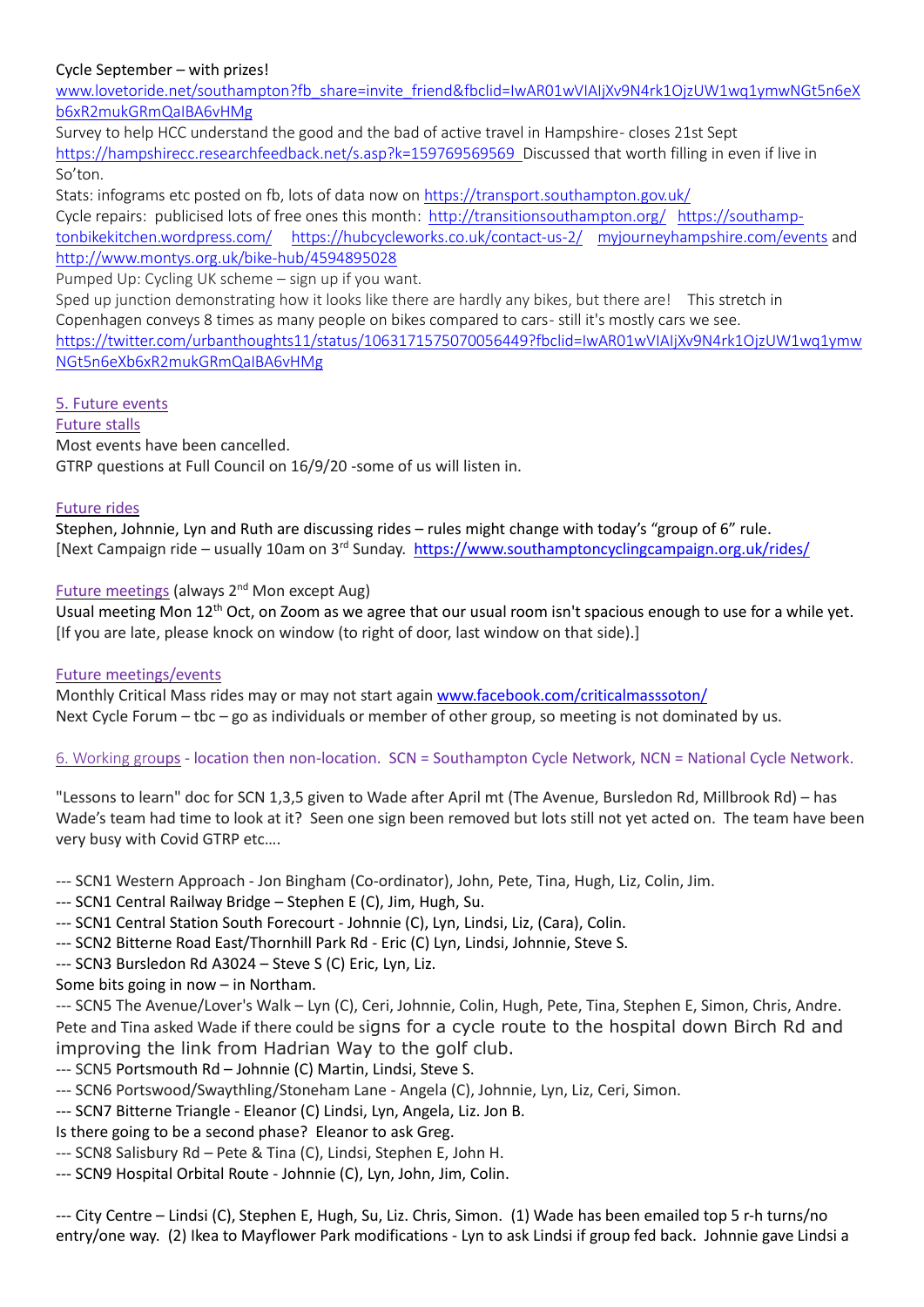list to be added to working group list. An issue with new regulations. Update: Lindsi in discussion with them about new regulations and whether too late. Wade responded saying that the new regs meant that the scheme would have to be revised. Daniel Selby said: Wade and the design engineer responsible for the works are planning to discuss some of the points raised by the campaign group. (3) 22/7/20 Leisure World site – Liz, Lindsi, Lyn, Angela and Alistair had zoom mt with developers on Wed  $22^{nd}$  – made suggestions and advised to change some things.

--- NCN2 Ipley Crossroads – Eric reports back from HCC mts (attends as Sustrans rep). Update – work seen going on 16/9/20.

--- Eling – John H (C), Jim, others when necessary.

--- Lordswood Lane - John H (C) Jim P others when necessary.

--- Mapping & Signage –Johnnie (C) Angela, Lyn, Lindsi, Jim, Stephen E, Eleanor, Eric, Tina.

Please add routes to https://www.southamptoncyclingcampaign.org.uk/suggested-routes/, remembering to list key districts and road names in the description and don't start or finish routes at your address for security reasons. --- Traffic Orders: Lindsi (C), Johnnie, Jim, John H, Hugh & Eleanor.

Lots coming through and being shared on mailing list.

Johnnie has been looking at Burnetts Lane which may be soon made into a better quiet route, as an alternative to Allington Lane.

St Denys scheme – lots of consultation over years with residents – temporary bits going in soon – already complaints etc as would be more traffic in some roads – but not a rat run any more so will be big improvement to area.

# 7. Updates – (TAKE A ZOOM PHOTO NOW)

a)So'ton Green Transport Recovery Plan (GTRP) feedback

It's such a shame that Bassett Ave scheme has been removed already – it's a shame there wasn't a minimum time. Wonder what traffic data for Bassett Ave now shows – there were lots of roadworks and it was school holidays and still semi-lockdown.... Could put in a FoI request. There is lots of data on https://transport.southampton.gov.uk/ Bassett Ave: [https://transport.southampton.gov.uk/transport-projects/green-transport-recovery-plan/green](https://transport.southampton.gov.uk/transport-projects/green-transport-recovery-plan/green-transport-recovery-plan-bassett-avenuethe-avenue/bassett-avenuethe-avenue-faqs/)[transport-recovery-plan-bassett-avenuethe-avenue/bassett-avenuethe-avenue-faqs/](https://transport.southampton.gov.uk/transport-projects/green-transport-recovery-plan/green-transport-recovery-plan-bassett-avenuethe-avenue/bassett-avenuethe-avenue-faqs/) https://transport.southampton.gov.uk/keepactive has link to the full Southampton Green Recovery Plan document

At Full Council Mt on Wed, there are 4 questions and 2 motions to do with GTRP coming up, but we heard too late for us to ask questions. Could we make a deputation to the next Full Council mt (bi-monthly mts?)

Need to share, share, share:

Please write one email about So'ton's Green Transport Recovery Plan asap -

to [Traffic.Orders.Legal@southampton.gov.uk](mailto:Traffic.Orders.Legal@southampton.gov.uk) and [roadworks@southampton.gov.uk](mailto:roadworks@southampton.gov.uk) If you live in So'ton please also cc [Councillor.S.Leggett@southampton.gov.uk](mailto:Councillor.S.Leggett@southampton.gov.uk) and your Cllrs (find your Cllrs her[e https://www.southamp-](https://l.facebook.com/l.php?u=https%3A%2F%2Fwww.southampton.gov.uk%2Fmoderngov%2FmgFindMember.aspx%3Ffbclid%3DIwAR0KnbZ7TJdmiM1hjnvISJV03_az7L6M0kj0rXERXWPIgZe49XLbpU5b2A4&h=AT0pTgM6EYJqsjWSrfZ-oCXAPAkOuulitqAUFRhStUowb5nF7j7I-1BZuIRJ-H4gOB9HZlzzhum7UyjzaQBdDvTDWMYuuNd5DuDIIleqQEfQmxZu9NvUAJyu0pKueTQTabSA&__tn__=-UK-R&c%5b0%5d=AT1inozn8Rucg4yvdOYvSAKKcBZXWSJZe9D9SxkIWm61-NJMXeT6zY1j1pDFuQsTQWnTmkcW9_J5rDmflMb1MyHtMusz7ZUURe1VBwaU2bsnY5bl5uv0WE5q1d99hHa3gWUtcagWtLNgKby5NDxK7EP1SInFQOBjzH_iICJDxWKMywFq4z9Bxn9vpoEwLIBakDlS_gxpIdOSMO9c)

[ton.gov.uk/moderngov/mgFindMember.aspx](https://l.facebook.com/l.php?u=https%3A%2F%2Fwww.southampton.gov.uk%2Fmoderngov%2FmgFindMember.aspx%3Ffbclid%3DIwAR0KnbZ7TJdmiM1hjnvISJV03_az7L6M0kj0rXERXWPIgZe49XLbpU5b2A4&h=AT0pTgM6EYJqsjWSrfZ-oCXAPAkOuulitqAUFRhStUowb5nF7j7I-1BZuIRJ-H4gOB9HZlzzhum7UyjzaQBdDvTDWMYuuNd5DuDIIleqQEfQmxZu9NvUAJyu0pKueTQTabSA&__tn__=-UK-R&c%5b0%5d=AT1inozn8Rucg4yvdOYvSAKKcBZXWSJZe9D9SxkIWm61-NJMXeT6zY1j1pDFuQsTQWnTmkcW9_J5rDmflMb1MyHtMusz7ZUURe1VBwaU2bsnY5bl5uv0WE5q1d99hHa3gWUtcagWtLNgKby5NDxK7EP1SInFQOBjzH_iICJDxWKMywFq4z9Bxn9vpoEwLIBakDlS_gxpIdOSMO9c) ). We need to give positive feedback, as they are hearing a lot of complaints. You could say you like the safety of the social distancing measures and that you are more confident to cycle now. More info o[n https://www.facebook.com/SouthamptonStreetSpace](https://www.facebook.com/SouthamptonStreetSpace) 

All Cllrs need to hear positive responses with details later (6-18 months schemes will be up for consultation). It will be a lost opportunity if any more temporary lanes get removed.

If time, please send a short letter to letters@dailyecho.co.uk supporting the "active travel" - Avoid saying "cyclists" but say space for people on foot or on bikes...

Result of second tranche bids should come soon – if SCC did a BOLD bid…. maybe money for Winchester Rd and City Centre secure parking?? Within next 4 weeks we should hear – additional info was submitted last week.

Maybe National Gov will wash hands of GTRP, maybe National Gov will take more power from Local Gov.

Maybe the Bassett Rd scheme was never going to stay more than a few months – maybe it proves that as at least one scheme has been pulled, proves that schemes are not permanent. Big plus is that it has stayed 30mph (for now) so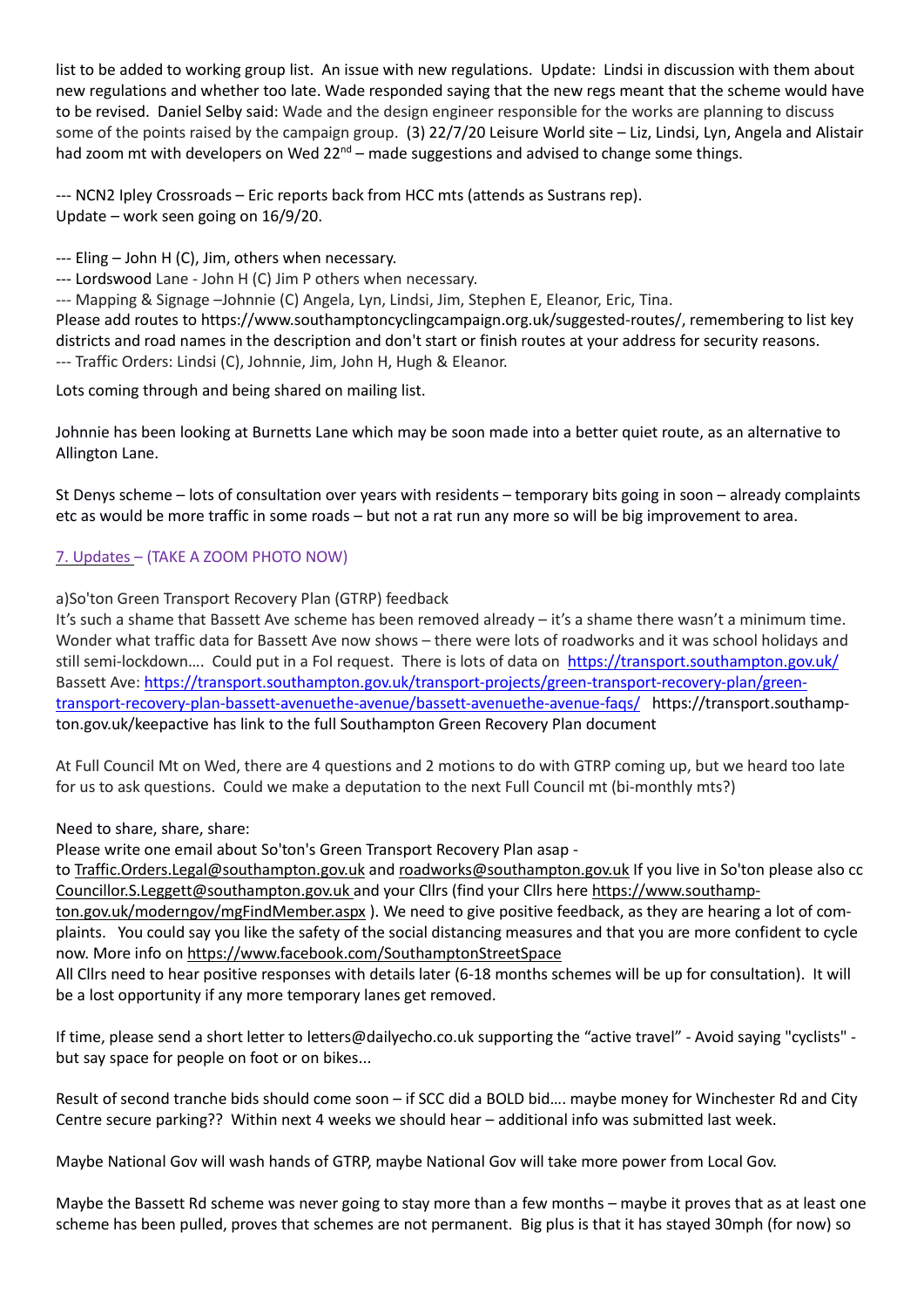even if vehicles are speeding, the speeding is probably slower….

GTRP questions at Full Council on 16/9/20 - some of us will listen in.

b) Meridian route from the board walk to Northam Bridge - Johnnie contacted Iain and cc Wade many times. Iain seems satisfied with what they are doing, but Johnnie says plans seem to show a route that isn't good enough as "has to zigzag" due to flood defenses. We discussed that as there are now temporary lanes on the bridge, possibly there could be a new junction in the future leading onto the Meridian site. Lyn sent to Wade & Tony as a suggestion for later, that would make a clear link. Presently no good places to cross, and lights at other end of bridge take ages. Suggested as an ambitious funding idea that integrates temp scheme with junction.

We are going to just accept that we've done all we can on this. Lyn is email Wade one last time. Heard that the council are still discussing the surface to be used so slim chance that the route 23 through to Radcliffe Rd could be being talked about too.

c) John from hospital has invited Angela/K/L to next BUGS meeting. Will wait to hear from him,

d) Bait bikes. David asked Lindsi about police contact – Darren Orde. It would have to be done as individuals rather than CC. Discussed at start of mt: *D has looked into sources of suitable bikes.*

e) Maybe we could again offer ourselves as cycle couriers if needed … if Second Wave…. (done with Covid Sewing Scrubs etc groups).

f) Items that are available on loan: Update: Pete will try again to get Mark Brummel's tools from Mike C. Pete has made inventory of what he has so far and has sorted storage. Jon B has the CC camera – does anyone else want to use it?

g) Would anyone speak for 5 mins at a Zoom meeting in Oct organised by Soton Greenpeace, as part of National set of meetings that will be widely publicised? MPs being asked too. Let Lyn know if you would speak please.

h) Vision zero and schools – see note from Duncan D from Cycling UK, last minutes. School Streets discussed – Shirley Junior and Infant School have started School Streets in first week of term. Vision Zero is a lot to do with legislation to do with lorries, so more a national campaign.

i) We had previous idea about a campaign about what is socially unacceptable, like drink driving/ smoking/ mobile phones in vehicles (hasn't worked yet). Positive message - be kind to all. David spotted these great ads, that do that! One is a vehicle that is a cigarette packet. See [https://streetartnews.net/2020/09/guerilla-take-over-of-100-uk](https://streetartnews.net/2020/09/guerilla-take-over-of-100-uk-billboards-in-anti-car-protest.html?fbclid=IwAR3mb_2UywiJSrpZ7fA_57gF0M8Yj143QcNAQBwMeZiCh6_ADxI89N0NMvY)[billboards-in-anti-car-](https://streetartnews.net/2020/09/guerilla-take-over-of-100-uk-billboards-in-anti-car-protest.html?fbclid=IwAR3mb_2UywiJSrpZ7fA_57gF0M8Yj143QcNAQBwMeZiCh6_ADxI89N0NMvY)

[protest.html?fbclid=IwAR3mb\\_2UywiJSrpZ7fA\\_57gF0M8Yj143QcNAQBwMeZiCh6\\_ADxI89N0NMvY](https://streetartnews.net/2020/09/guerilla-take-over-of-100-uk-billboards-in-anti-car-protest.html?fbclid=IwAR3mb_2UywiJSrpZ7fA_57gF0M8Yj143QcNAQBwMeZiCh6_ADxI89N0NMvY) and then share the pictures/the article. Lyn has shared some on fb already, that you can share.

j) Please think about any ideas of how/who else to target a close pass campaign (eg residents that we don't usually target - and let Lyn/Ruth know.

k) If we have lots of money, shall we have a "free" year? Would free membership help boost our numbers? Can we scrap payment and just have donations? Update: Lyn has asked Sue. Next meeting we will look at accounts from AGM minutes (been no spending) and discuss this.

There's a new Southampton group that does Saturday morning rides to the New Forest – free membership – like Park Run for Cyclists.<https://www.southamptoncyclingcampaign.org.uk/join-us/membership-fees-and-donations/>

If only difference with our "associate member" category can't vote at AGM, then does that matter? Everyone at this meeting agreed that we don't need £5/£3 membership – we could just ask for donations (and suggest £5) and give examples of what we spend money on. If people come to mt, they can vote. Do we need to change on constitution?